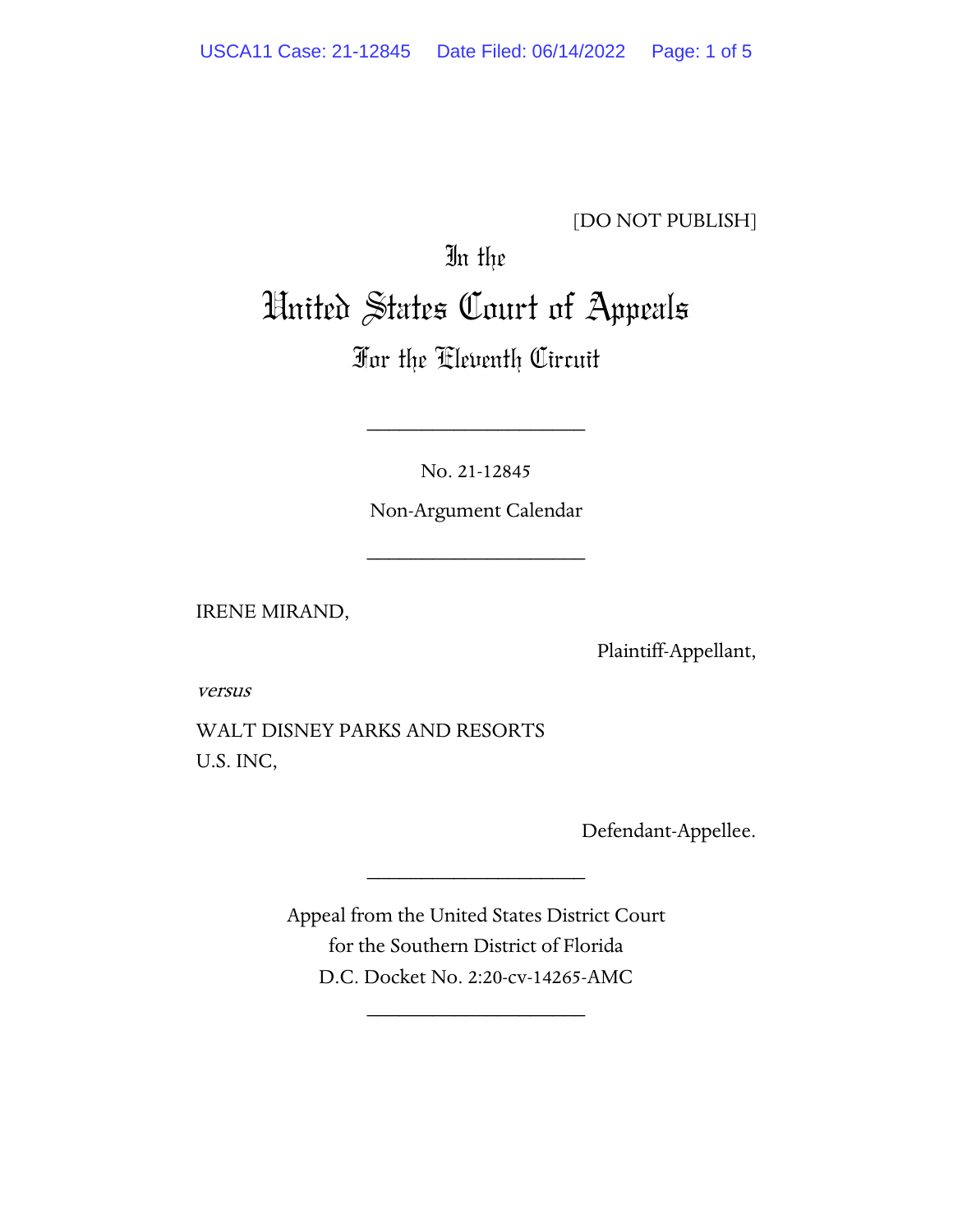#### 2 Opinion of the Court 21-12845

Before WILSON, JILL PRYOR, and BRASHER, Circuit Judges.

#### PER CURIAM:

After plaintiff Irene Mirand applied but was not hired for a series of jobs with defendant Walt Disney Parks and Resorts U.S. Inc., she sued the company under the Age Discrimination in Employment Act ("ADEA"), 29 U.S.C. § 623(a)(2), bringing a disparate impact claim. The district court dismissed her complaint for failure to state a claim, and she challenges the dismissal in this appeal. After careful consideration of the briefs and record, we affirm.

#### I.

Mirand, who was over the age of 40 at the time, applied for a financial analyst position with Disney. She interviewed for the position but was not hired. She later applied for more than a dozen other positions with the company but was not hired for any of them.

Proceeding *pro se*, she filed this lawsuit against Disney, alleging that it used unlawful hiring criteria that had a disparate impact on individuals over 40 years old.[1](#page-1-0) The company moved to

<span id="page-1-0"></span><sup>&</sup>lt;sup>1</sup> Mirand's complaint included a second claim alleging that the company engaged in intentional age discrimination when it did not hire her for the financial analyst position. The district court granted summary judgment to the company on this claim, concluding that Disney had a legitimate, non-discriminatory reason for not hiring Mirand, and she had not come forward with evidence showing that its reason was a pretext for discrimination. Because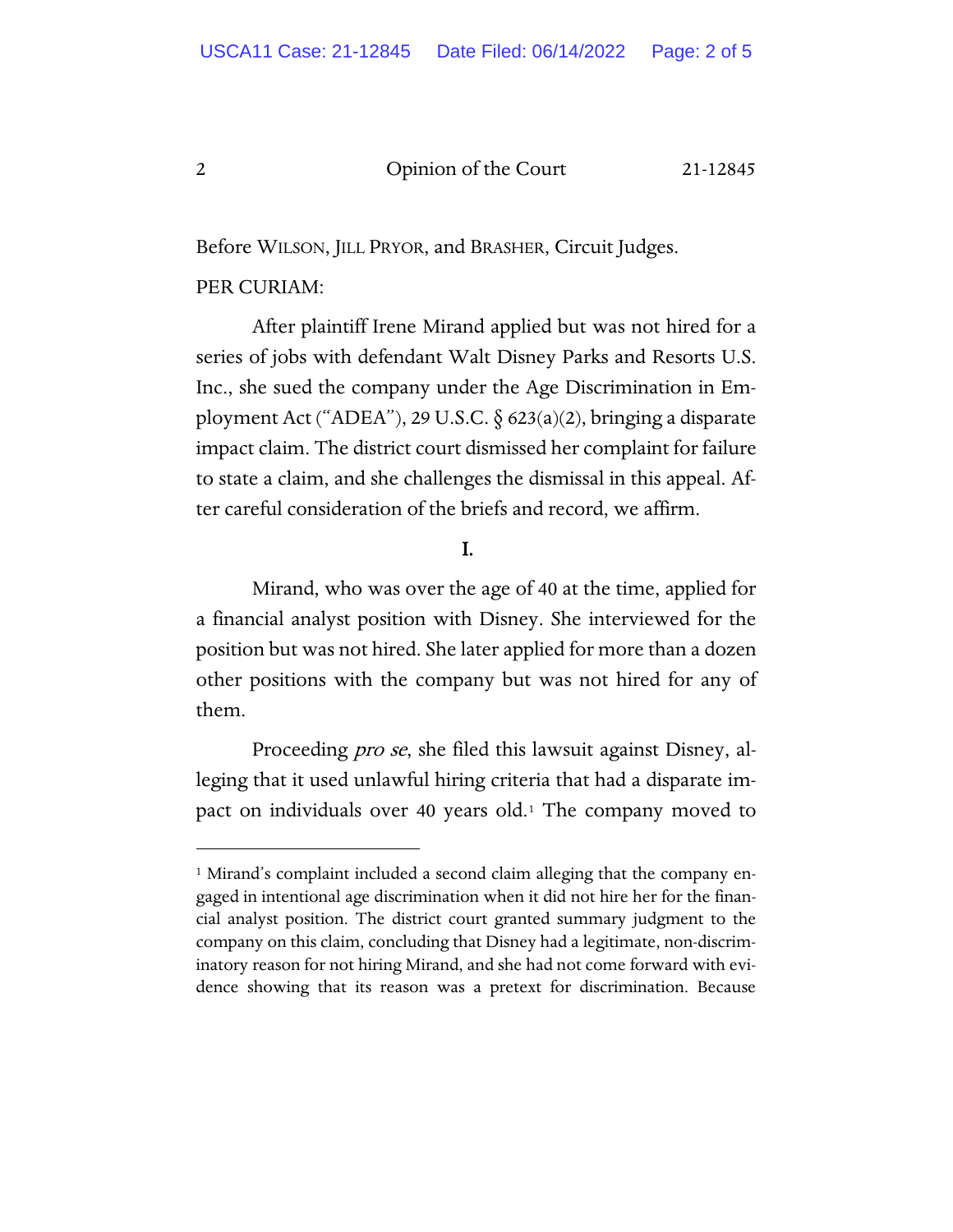21-12845 Opinion of the Court 3

dismiss the claim under Federal Rule of Civil Procedure 12(b)(6). The district court granted the motion, giving two alternative reasons for its ruling. First, the court explained that binding Eleventh Circuit precedent established that only employees, not job applicants, may bring disparate impact claims under the ADEA. See Villarreal v. R.J. Reynolds Tobacco Co., 839 F.3d 958, 963 (11th Cir. 2016) (en banc). Second, the court ruled that even assuming a job applicant could bring a disparate impact claim under the ADEA, Mirand failed to state a claim because she had not identified a specific employment practice responsible for any observed statistical disparities in the hiring of individuals over the age of 40. This is Mirand's appeal.

#### II.

We review *de novo* a district court order granting a motion to dismiss for failure to state a claim for relief, accepting the complaint's allegations as true and construing them in the light most favorable to the plaintiff. *See Fox v. Gaines*, 4 F.4th 1293, 1295 (11th Cir. 2021). We also review *de novo* a district court's interpretation of a statute. Id.

When a district court's decision rests on two or more independent, alternative grounds, the appellant must challenge all the grounds to succeed on appeal. See Sapuppo v. Allstate Floridan Ins. Co., 739 F.3d 678, 680 (11th Cir. 2014). If in her initial brief an

Mirand does not argue on appeal that the district court erred in granting summary judgment on this claim, we address it no further.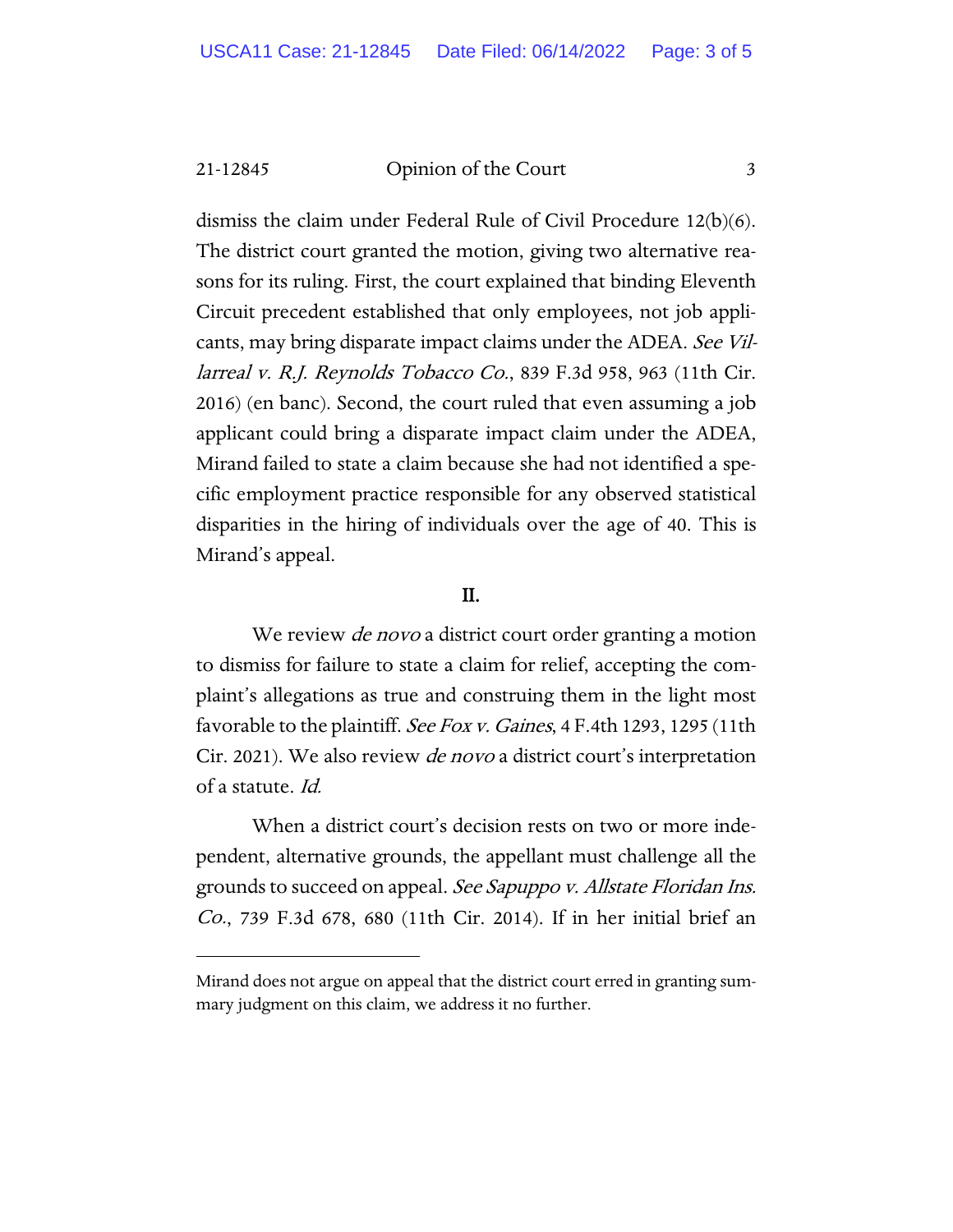#### 4 Opinion of the Court 21-12845

appellant fails to challenge one of the alternative grounds on which the district court based its decision, she is deemed to have abandoned any such challenge, and the judgment is due to be affirmed on that ground. Id. Although "we read briefs filed by *pro se* litigants liberally, issues not briefed on appeal by a *pro se* litigant are deemed abandoned." Timson v. Sampson, 518 F.3d 870, 874 (11th Cir. 2008) (citations omitted).

#### III.

 Mirand argues on appeal that the district court erred in dismissing her ADEA disparate impact claim. She maintains that the district court erred when it interpreted the ADEA as allowing only an employee and not an unsuccessful job applicant to sue an employer for using a practice that has a disparate impact on older workers. But she fails to address the district court's alternative ground for dismissing this claim: that she failed to identify any specific employment practice with a disparate impact. Because of her failure to challenge each independent ground on which the district court based its decision to dismiss the disparate impact claim, we conclude that she has abandoned any challenge to the dismissal. See Sapuppo, 739 F.3d at 680.

But even assuming that Mirand had not abandoned her challenge, we cannot say that the district court erred in dismissing her disparate impact claim. The district court was correct that under our precedent "an applicant for employment cannot sue an employer [under the ADEA] for disparate impact." Villarreal, 839 F.3d at 961. Although Miranda advances arguments about why the